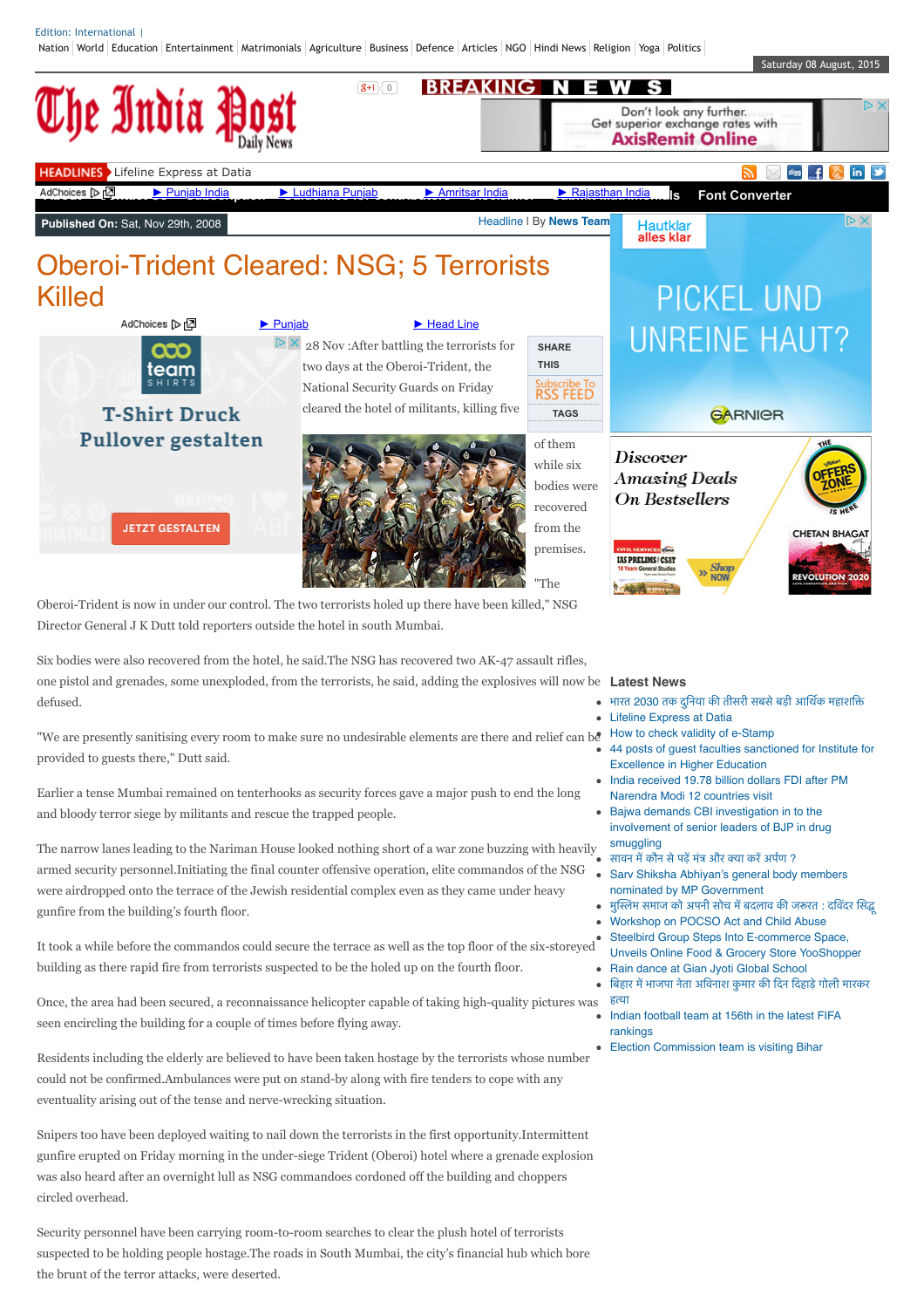Shop and commercial establishments in the Colaba area continued to be remain shut.For the second day, wary people chose to remain indoors, hoping for an early end to the ordeal.

## **Mumbai waits end to terror ordeal**

The death toll in the audacious strikes in ten places across the city climbed to 127.

Late in Thursday night, there was a major fire in the Trident (Oberoi) hotel where about 200 people have been trapped and terrorists exploded grenades that set the roof ablaze.

The other scene of action was at Nariman House, a Jewish residential complex, where some Israelis have been held hostage by some three-four terrorists.

The hand of Pakistan-based Lashkar-e-Taiba is suspected in the worst terror attacks in the country but the outfit denied any involvement.While all the hostages in Taj were evacuated to safety, the situation in Trident worsened with the terrorists involved in a grim battle with security forces.

There were heavy casualties among the staff in both the hotels with Taj alone accounting for 17 of them. G-o-C Maharashtra R H Hooda said they had done a detailed search of the 395-room hotel but declined to give numbers of terrorists holed up or those trapped.

Among the dead were nine foreigners and 14 police personnel including ATS chief Hemant Karkare and four other senior officers.Security agencies have sought to blame LeT, one of whose activists was captured alive in Trident. He is said to be Abu Ismail hailing from Faridkot in Pakistan.

The terrorists numbering about 20-25 are believed to have landed on Mumbai shores after a mother vessel dropped them in three inflatable boats. Seven of them have been gunned down.

> The Indian navy claimed that they have spotted the

mother vessel and giving it a hot chase.

Even as the combing operations were underway, one more explosion rocked Taj which has already suffered several grenade blasts setting several rooms ablaze.

Taj general manager K S Kang lost his wife and two children in one of the fires set off by the terrorists.Elite commandoes of the topline security forces from army, navy, NSG and Rapid Action Force were involved in the raging encounter with the heavily-armed terrorists in the two hotels.

### **Nine foreigners killed in terror attacks in Mumbai**

At least nine foreigners, including a woman, were killed and 18 injured when heavily armed terrorists attacked two luxury hotels and other public places in Mumbai in one of the worst terror strikes in the country on Wednesday night.

The slain foreigners included a Briton, an Australian, a Japanese and an Italian.

British High Commissioner Sir Richard Stagg said a UK national died in the attack on the Taj hotel, where seven of his compatriots were also injured.

"We have been checking in all hospitals and are making arrangements for the British nationals who are there in the city," he said, adding "we have also informed the family members."

According to residential medical officer of St George Hospital, Ulhal Vasave, seven bodies of foreign nationals were brought to the hospital on Wednesday night.

The body of one Japanese victim was brought to the Bombay hospital on Thursday morning.

The slain foreigners who have been identified are Braid Gilbert Taylor (49), an Australian; British national Andrias Leveras (aged about 75) yrs); a Japanese businessman Hisashi Tsuda (38) and an Italian Antonio de Lorenzo.

Two males and one female – Michael Stert (73), Jeurgan Hetras Rudolph (68) and Stredder Daphne (50) – were also among the dead, but their nationalities were yet to be ascertained. Two more slain foreigners were yet to be identified.

Italian Foreign Ministry in Rome said among the dead was an Italian national, identifying him as Antonio de Lorenzo.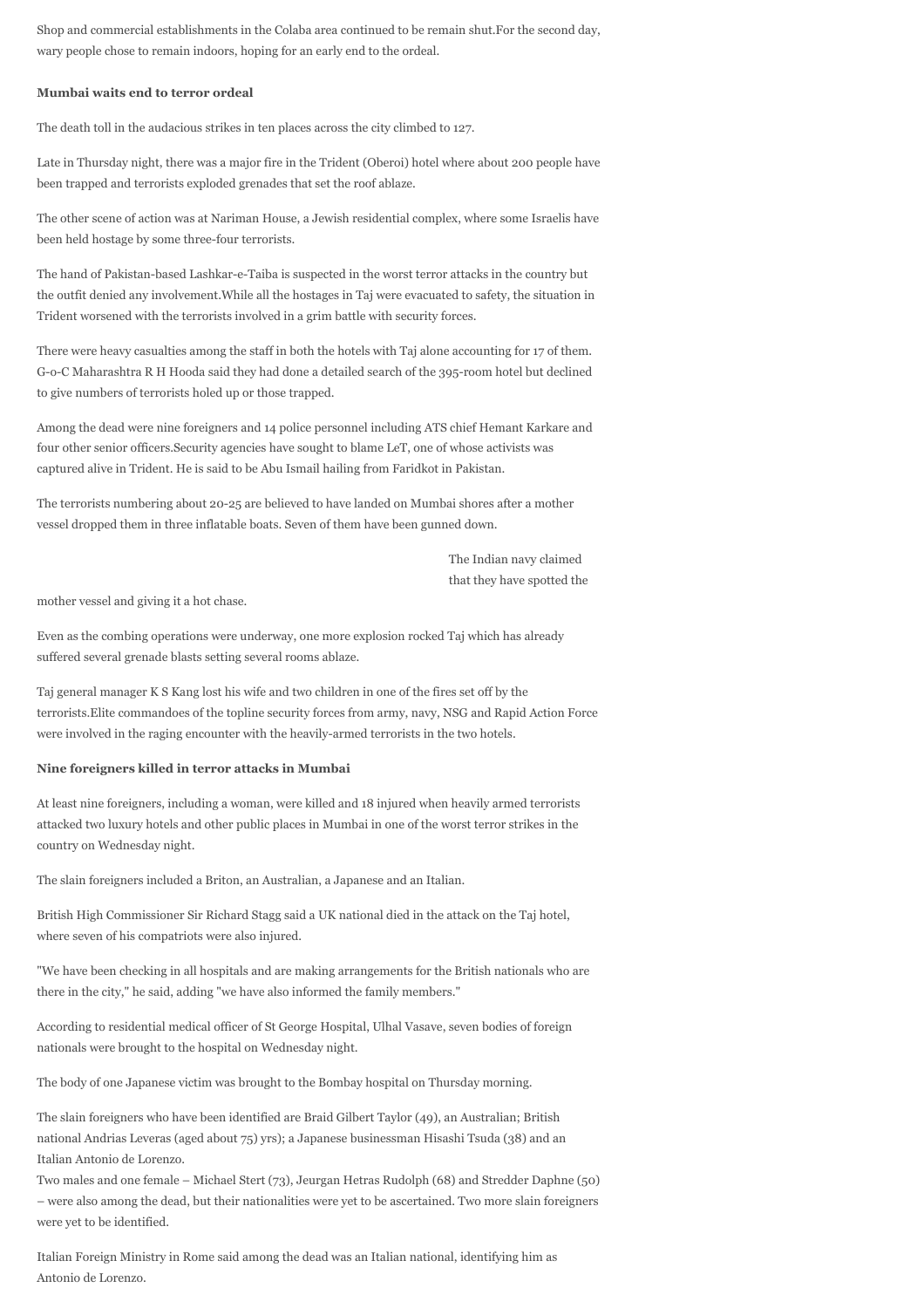All Italians who were in hotels or other areas attacked in Mumbai have been contacted "except for one or two people," the country's Foreign Minister Franco Frattini told a local TV channel.

Japanese national Tsuda, who was working with Mtsui Marubeni Liquefied Gas Co, died at a hospital after being shot in the leg, stomach and chest at the Oberoi Trident hotel, the company's Vice President Hajime Tamaki said in Tokyo.

Its another employee, 44, fell and suffered light injuries as he fled the scene, he said, without identifying the injured by name.Among the 60 injured admitted to Bombay hospital, 11 foreigners were from different nationalities, Dr Ashish Tiwari of the hospital said.

The injured foreigners are from Australia, USA, Norway, Spain, Canada and Singapore, he said. 15 cops, 2 NSG killed, Maha to raise NSG-like unit: R R Patil

Reeling under terror attacks, Maharashtra government on Friday said it would raise a commando unit on the lines of the National Security Guards (NSG) to combat terrorism.

"We have decided raise a unit like NSG at the state level," Maharashtra Home Minister R R Patil told reporters in Mumbai on Friday as security forces launched a final assault clear the Taj Mahal hotel of terrorists.

Fifteen policemen, including three top officers, and two NSG personnel have been killed while 370 people have been injured in the anti-terror operations, Patil said.

He further said nine terrorists have been killed in the operations and one Pakistani national has been arrested.Stating that anti-terror operations in Taj, Oberoi-Trident and Nariman House were in the final stages, the deputy Home Minister said security forces have recovered alarge amount of explosives from the Oberoi hotel.

Patil, however, rubbished reports of incidents of firing in the metropolis. "There have been no incidents of firing in the city since morning," he said on Friday.

 Without giving any detail, Patil, who is also the Deputy Chief Minister, said security forces had got "complete information and evidence" about the terror attacks.

He also said the state government has decided to take responsibility of the family members of the police officials killed in the operations.

Later, Patil also reviewed the security situation at a meeting attended by top officials of the state.

# Share this:



मारकर हता

# Related News



[billion dollars FDI after](http://www.theindiapost.com/headline/india-received-19-78-billion-dollars-fdi-after-pm-narendra-modi-12-countries-visit/) PM Narendra Modi 12 countries visit





70th anniversary of nuclear attacks on

[Hiroshima & Nagasaki](http://www.theindiapost.com/headline/70th-anniversary-of-nuclear-attacks-on-hiroshima-nagasaki/)



Non-bailable arrest [warrant against former](http://www.theindiapost.com/headline/non-bailable-arrest-warrant-against-former-ipl-boss-lalit-modi/) IPL boss Lalit Modi

# **Leave a comment**

Your Name... (Required)